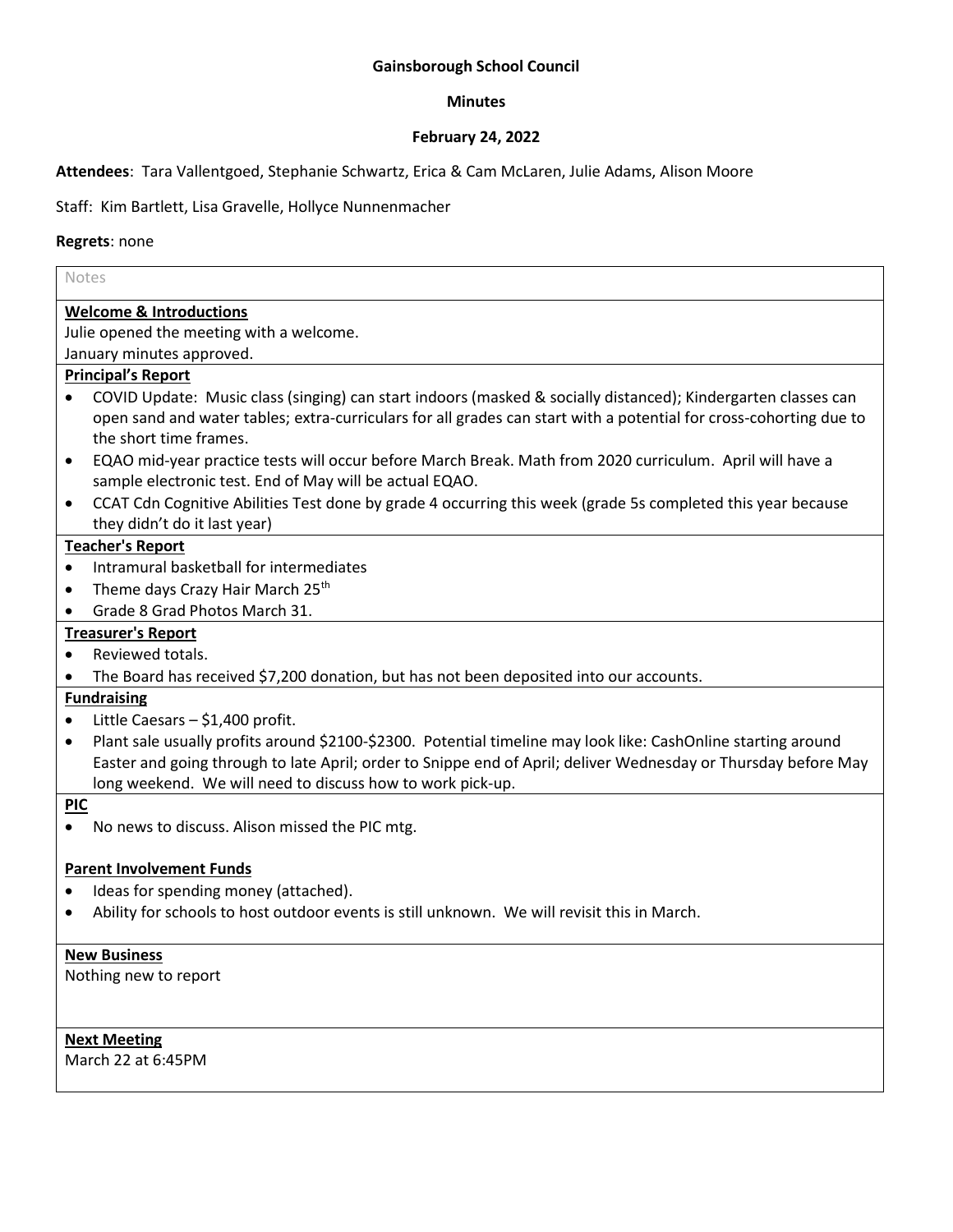

The following are examples of DSBN schools' previous use of the \$500 annual Parent Involvement Funds provided by the Ontario Ministry of Education and DSBN. The initiatives you choose to undertake need not be complex or overly time-consuming. It is important to keep in mind that these efforts made to engage parents can result in huge dividends for parents, staff and students.

- 1. School Community Night with refreshments
- 2. School Council volunteer t-shirts and pamphlets used to promote School Council
- 3. Guest speaker night
- 4. Family Math night with refreshments and numeracy hand-outs
- 5. School Council social to encourage new members
- 6. Promotional materials to encourage parent involvement in school (fridge magnets)
- 7. Family Science days
- 8. Cyber bullying presentation
- 9. Parent BBQ and information session
- 10. School Council name tags
- 11. Literacy Night
- 12. Trivia Night advertising School Council
- 13. U Power presentation
- 14. Family Fun Night
- 15. Social Media Awareness guest speaker
- 16. Parent Night about "How to Support Your Child in French Immersion"
- 17. Transition presentation for parents
- 18. Funds used for Babysitting during School Council meetings
- 19. Parent Information display
- 20. Family Picnic
- 21. Family Appreciation breakfast
- 22. Internet Safety evening
- 23. Parent Lending Library
- 24. French Café for parents throughout the year
- 25. Parent Technology Night
- 26. Joint evening with Secondary school council and feeder school councils
- 27. Family of Schools evening
- 28. Secondary evening hosting Grade 7, 8 and 9 families
- 29. School Council promotional table, clothes and banner
- 30. Advertising for speaker series